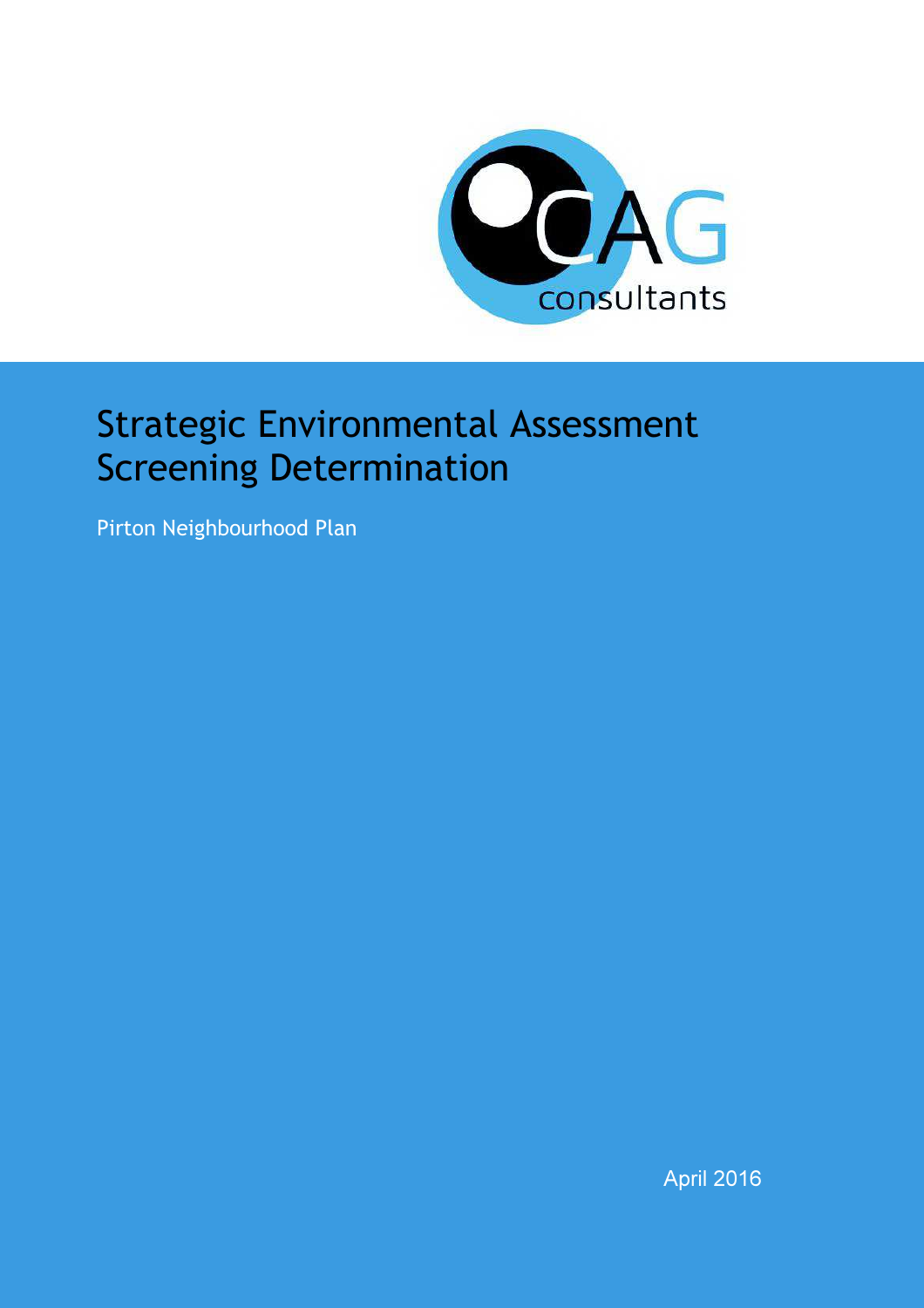#### North Herts District Council Pirton Neighbourhood Plan Screening Determination

### A report by CAG Consultants

#### April 2016

#### Revision history

| <b>Version</b> | <b>Date</b> | <b>Version summary</b> | <b>Approvals</b>                |
|----------------|-------------|------------------------|---------------------------------|
| RO.            | 5/4/16      |                        | Principal author: Gerard Couper |
|                |             |                        | Approved by: Tim Maiden         |
| R <sub>1</sub> |             |                        | Approved by:                    |
| R <sub>2</sub> |             |                        | Approved by:                    |
| R <sub>3</sub> |             |                        | Approved by:                    |

CAG CONSULTANTS 150 Minories London EC3N 1LS Tel 020 8555 6126 Fax 020 7900 1868 hq@cagconsult.co.uk www.cagconsultants.co.uk

To contact CAG Consultants: For direct enquiries about this report:

Gerard Couper Partner CAG Consultants 07866 361111 gc@cagconsult.co.uk

#### CAG Consultants

Founded in 1983, CAG Consultants is an independent, employee-owned co-operative. We provide support, research and analysis, policy advice and training in a wide range of fields relating to sustainable development and climate change. We have practitioners in stakeholder & community involvement, regeneration, evaluation, economics and regulatory affairs. We deliver high quality, innovative and thoughtful work for our clients, who include government departments, local authorities, public agencies, the NHS and regeneration and community planning partnerships across the UK. We pride ourselves on our strong ethical approach and our commitment to social justice and improving and protecting the environment.

CAG Consultants' Quality Management System is approved to the Quality Guild standard.



For more information, see www.cagconsultants.co.uk

**QUALITY GUILD ACCREDITED COMPANY**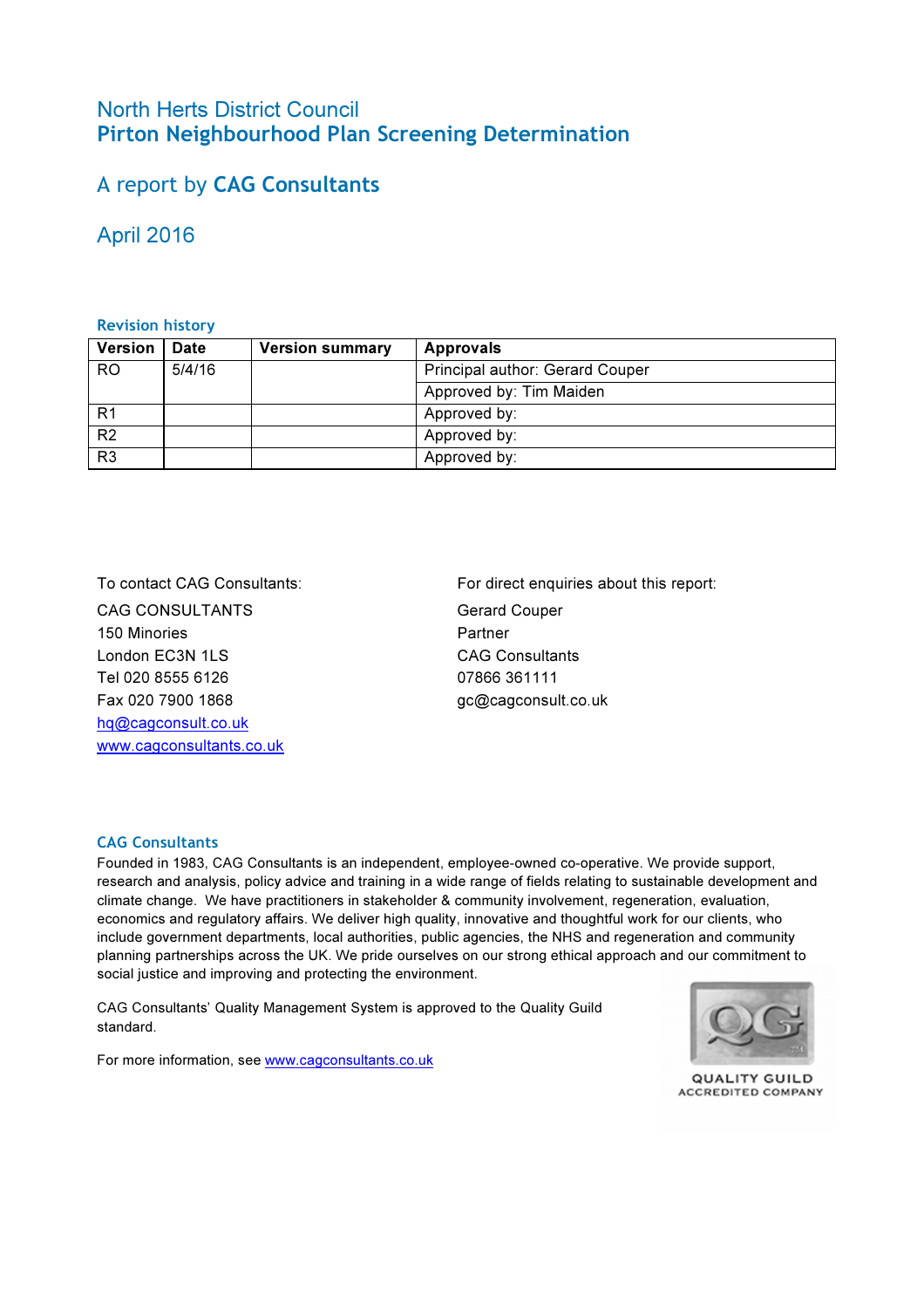# **Contents**

| 1. Introduction                                               | $\mathcal{P}$ |
|---------------------------------------------------------------|---------------|
| 2. Strategic Environmental Assessment context                 | 2             |
| 3. Neighbourhood Plans and Strategic Environmental Assessment | 2             |
| 4. Pirton Neighbourhood Plan                                  | 3             |
| 5. Screening assessment                                       | 4             |
| 6. Screening determination                                    | 6             |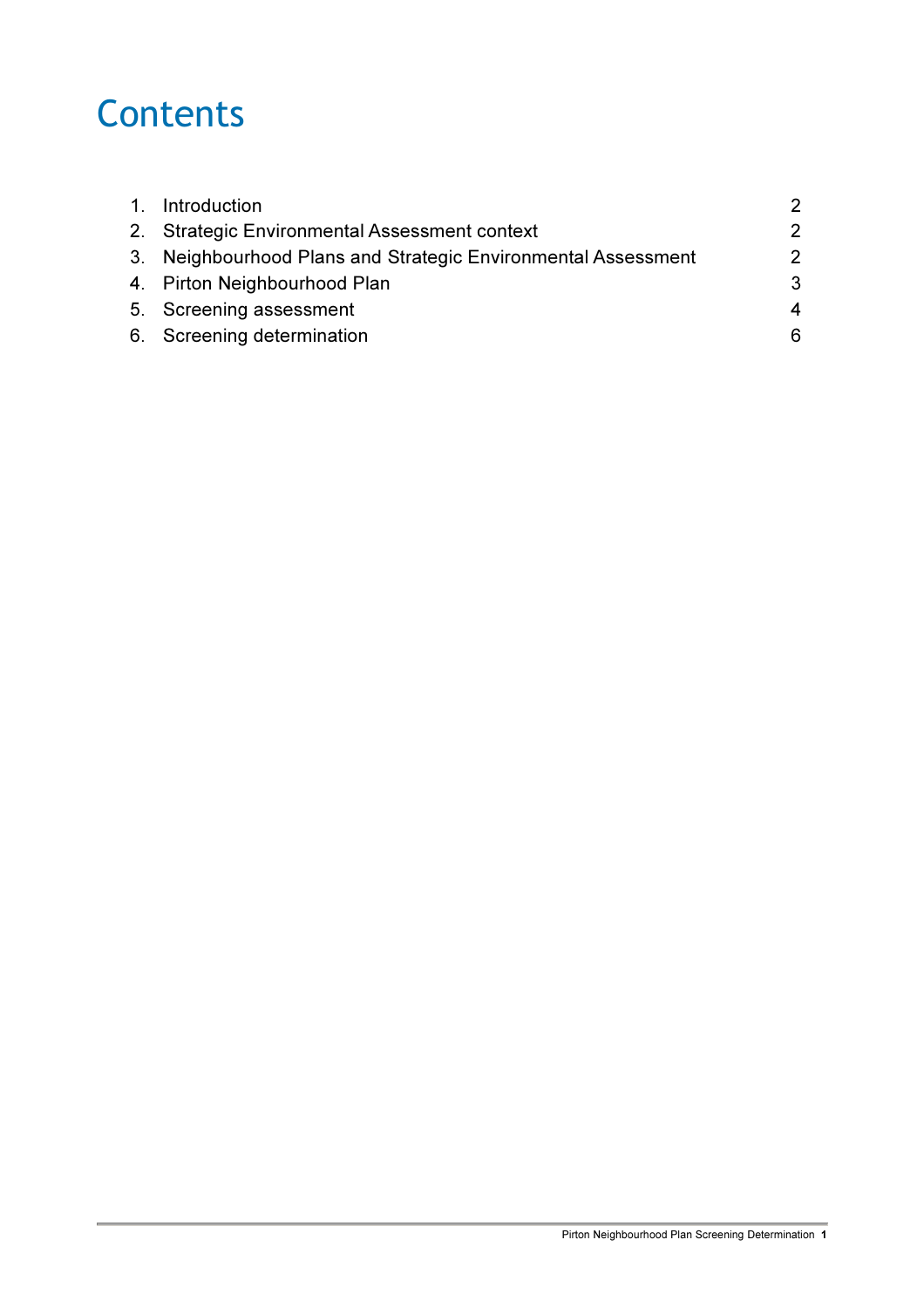### 1. Introduction

This report sets out a draft Screening Determination for the Pirton Neighbourhood Plan and has been prepared on behalf of North Hertfordshire District Council by CAG Consultants. The purpose of the screening is to assess if the Neighbourhood Plan will require a Strategic Environmental Assessment (SEA). More detail is given in the following sections on SEA and Neighbourhood Plans, and the Pirton Neighbourhood Plan specifically.

The assessment of the Pirton Neighbourhood Plan and the Draft Determination is included in sections 5 and 6.

### 2. Strategic Environmental Assessment context

European Union Directive 200142/EC requires a Strategic Environmental Assessment to be undertaken for certain types of plans or programmes that could have significant environmental effects. The Directive has been transposed into law for England and Wales in the Environmental Assessment of Plans and Programmes Regulations 2004 (the Regulations).

Under the Regulations, the responsible body is required to determine whether a plan covered by the Regulations is likely to have significant environmental effects, and therefore whether a SEA is required. This process is called screening, and is undertaken using a specified set of criteria (set out in Schedule 1 of the Regulations). The Regulations require that the results of this process are set out in an SEA Screening Determination (this document), which must be publicly available.

Before the responsible body makes a formal determination, there is a requirement to consult three statutory consultation bodies designated in the regulations (Historic England, the Environment Agency & Natural England) on whether an environmental assessment is required. This draft document has been produced to facilitate that consultation.

## 3. Neighbourhood Plans and Strategic Environmental Assessment

Planning Practice Guidance states<sup>1</sup> that "to decide whether a draft neighbourhood plan might have significant environmental effects, it must be assessed (screened) at an early stage of the plan's preparation according to the requirements set out in regulation 9 of the Environmental Assessment of Plans and Programmes Regulations 2004" .

The Guidance also suggests that the "The local planning authority, as part of its duty to advise or assist, should consider putting in place processes to determine whether the proposed neighbourhood plan will require a strategic environmental assessment<sup>2</sup>." In this case North Hertfordshire District Council (NHDC) is providing assistance by undertaking the screening determination.

The Guidance notes particular circumstances which may require a SEA $^3$ :

" A strategic environmental assessment may be required, for example, where:

a neighbourhood plan allocates sites for development

 1 Paragraph: 028 Reference ID: 11-028-20150209

 $2$  ibid

 $3$  Paragraph: 046 Reference ID: 11-046-20150209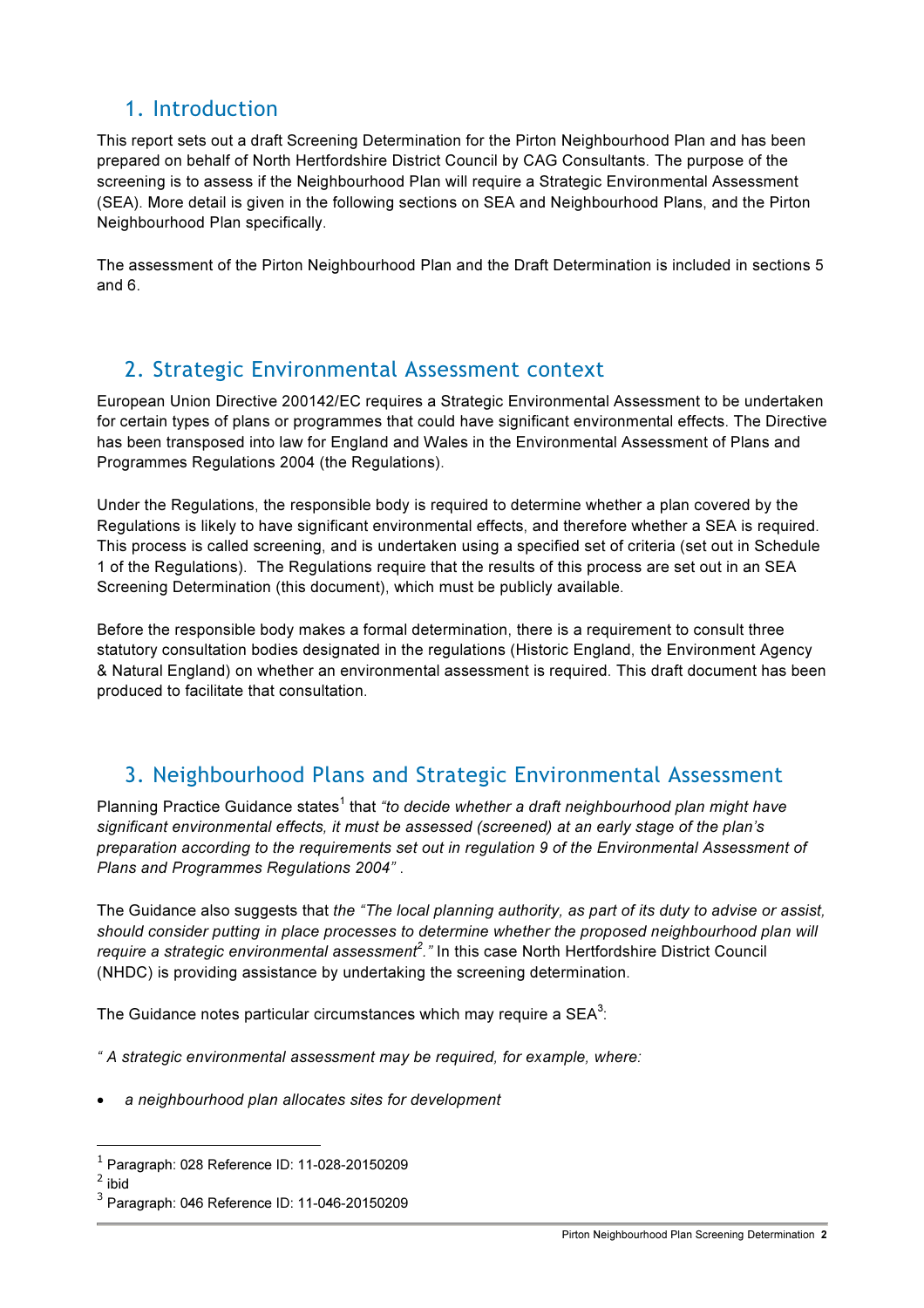- the neighbourhood area contains sensitive natural or heritage assets that may be affected by the proposals in the plan
- the neighbourhood plan is likely to have significant environmental effects that have not already been considered and dealt with through a sustainability appraisal of the Local Plan".

The Determination has taken account of the Guidance in reaching its conclusions, and it notes that the particular circumstances described above are encompassed by the criteria outlined in Schedule 1 of the Regulations.

### 4. Pirton Neighbourhood Plan

Pirton is a village of approximately 1300 people with more than 520 homes. The village is situated on the slopes of the Chiltern Hills and on the edge of the Chilterns Area of Outstanding Natural Beauty (AONB) within Pirton Parish. It is located in North Hertfordshire on the border with Bedfordshire.

A large part of Pirton Village is covered by Archaeological Alert Areas, as designated by Hertfordshire County Council working with NHDC. Pirton Parish has 55 listed buildings and four Scheduled Monuments, the majority within Pirton Village. Much of the village is designated as a conservation area.

The Neighbourhood Plan has been produced by the Qualifying Body, Pirton Parish Council (PPC), and covers the period 2011 to 2031. In July 2013 the PPC established the Pirton Neighbourhood Plan Steering Group (PNPSG) which has included Parish Council members and community volunteers. The Neighbourhood Plan area was designated in January 2014 and is shown in the map below.



The Plan is the result of consultation within the community through questionnaires and informal open consultation events. It has also involved liaison with statutory bodies such as Historic England and Natural England and dialogue between the NHDC and the wider community, either through direct communication or through the Pirton Neighbourhood Plan dedicated web site and Facebook pages.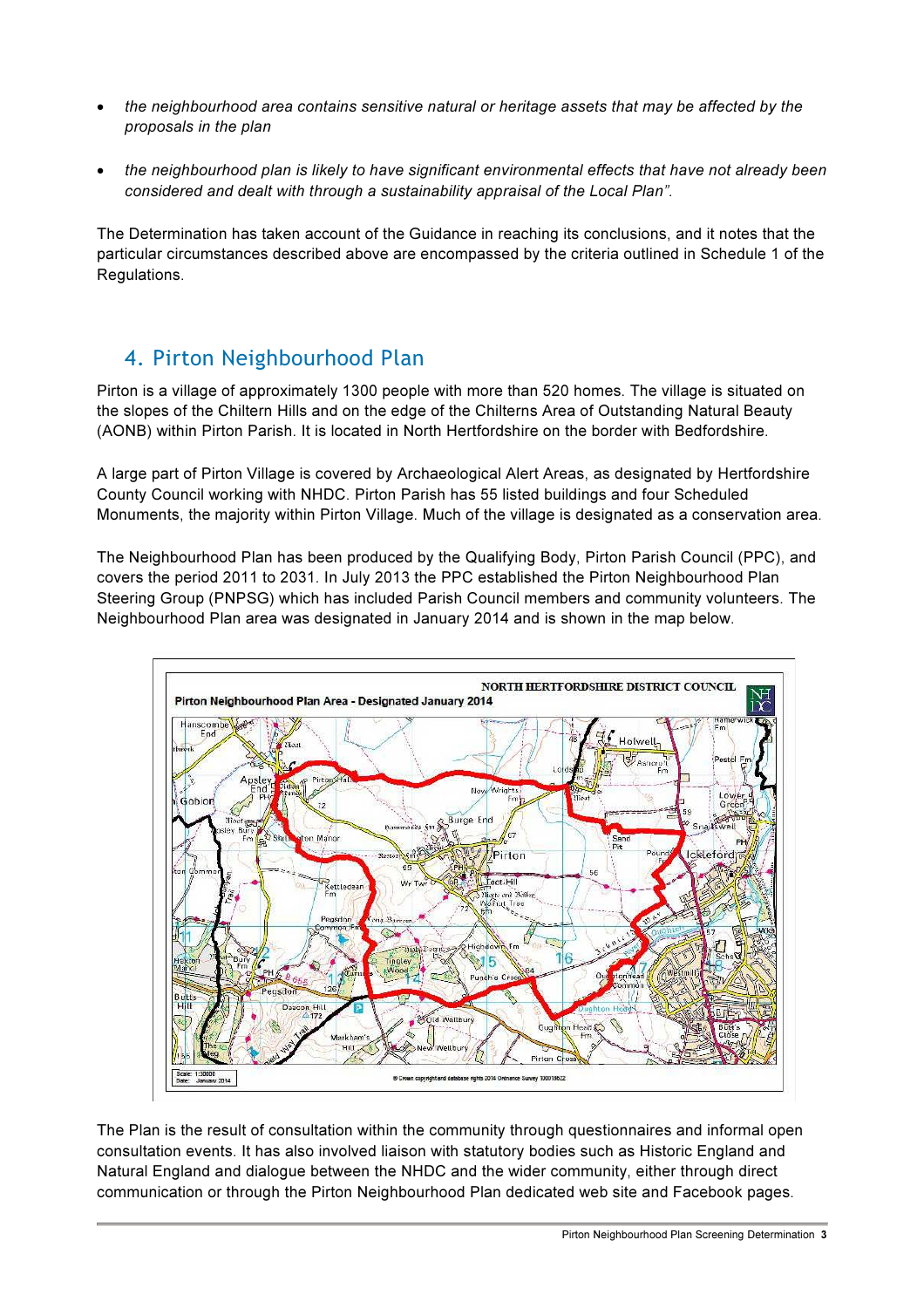The Plan does not include proposals for housing or other development. Its overall approach is to support appropriate development which protects the character of the village and the environment. The Plan objectives $4$  are shown in the box below.

- Mixed housing growth that encompasses the needs of all ages and social strata with an emphasis on young families, elderly downsizers and affordable homes.
- Sensitive and intelligent development in accordance with the existing character of Pirton village and Parish, including its greenery, wildlife habitats, its built and archaeological heritage and connectivity to the countryside.
- Pirton Parish remains a safe place to live, including pedestrian and vehicle safety on our narrow roads.
- Protection and enhancement of the local landscape and biodiversity of the Parish of Pirton including the Chilterns Area of Outstanding Natural Beauty.
- Protection and enhancement of Pirton's rich heritage.
- Maintain separation from other centres of population.
- Maintain, and where possible enhance the distinctive views on entering and leaving Pirton Village, and within the village itself.
- Protect important green and open spaces within Pirton Village and Pirton Parish and establish new green and open spaces within new developments.
- Support, maintain and develop community facilities for the benefit of all residents and the business community.
- Support the rural economy and facilitate and increase the opportunity to work in Pirton and for others to enjoy the opportunities for recreation and improving health and well-being

#### 5. Screening assessment

As noted above, the Regulations specify a set of criteria which must be used to assess whether any plan covered by the Regulation is likely to have a significant environmental effect and therefore require a SEA. The table below considers each of these criteria in turn.

| Criteria for determining the likely<br>significance of effects                                                                                                                                                       | <b>Likely to</b><br>have<br>significant<br>effects? | <b>Justification for assessment</b>                                                                                                                                                                                                                                                                                                                                                                               |
|----------------------------------------------------------------------------------------------------------------------------------------------------------------------------------------------------------------------|-----------------------------------------------------|-------------------------------------------------------------------------------------------------------------------------------------------------------------------------------------------------------------------------------------------------------------------------------------------------------------------------------------------------------------------------------------------------------------------|
| 1 (a) the degree to which the plan or<br>programme sets a framework for projects and<br>other activities, either with regard to the<br>location, nature, size and operating conditions<br>or by allocating resources | No.                                                 | The framework for development in<br>Pirton is currently set by the saved<br>policies of the existing North<br>Hertfordshire Local Plan and the<br>NPPF. A new Local Plan is currently<br>being developed, with adoption<br>timetabled for March 2018. The<br>Pirton Neighbourhood Plan does not<br>include site allocations or provide for<br>any other projects which are likely to<br>have significant effects. |
| 1 (b) the degree to which the plan or<br>programme influences other plans or                                                                                                                                         | No                                                  | A Neighbourhood Plan is at the<br>bottom of the planning hierarchy and                                                                                                                                                                                                                                                                                                                                            |

#### Table 1: Assessment of likelihood of significant effects on the environment

 $\overline{a}$ 

<sup>&</sup>lt;sup>4</sup> Draft Plan page 12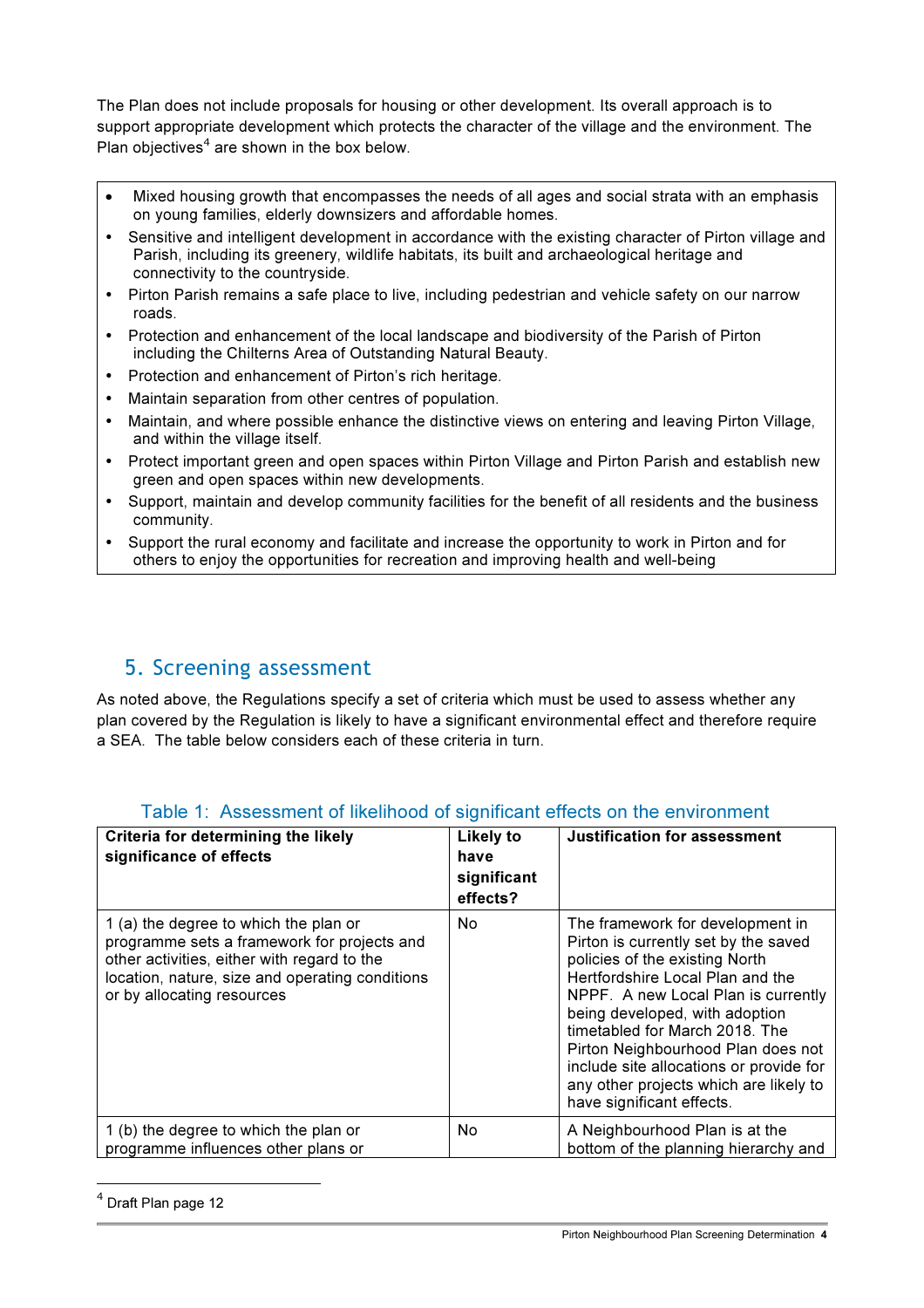| programmes including those in a hierarchy.                                                                                                                                                                                 |           | must be in conformity with the Local<br>Plan.                                                                                                                                                                                                                                                                                                                                                                                                                                                                                                                                             |
|----------------------------------------------------------------------------------------------------------------------------------------------------------------------------------------------------------------------------|-----------|-------------------------------------------------------------------------------------------------------------------------------------------------------------------------------------------------------------------------------------------------------------------------------------------------------------------------------------------------------------------------------------------------------------------------------------------------------------------------------------------------------------------------------------------------------------------------------------------|
| 1 (c) the relevance of the plan or programme<br>for the integration of environmental<br>considerations in particular with a view to<br>promoting sustainable development                                                   | No        | The Plan focuses on protecting the<br>quality of the village and its<br>environment, particularly in the case<br>of any development of any<br>development which arises out of the<br>existing District planning framework<br>or the developing new Local Plan<br>(which has been subject to<br>sustainability appraisal at all stages).<br>It is considered that the<br>Neighbourhood Plan's likely impact<br>will be to have a positive effect on<br>the environment by providing an<br>additional layer of protection.                                                                  |
| 1(d) environmental problems relevant to the<br>plan                                                                                                                                                                        | No        | None have been identified                                                                                                                                                                                                                                                                                                                                                                                                                                                                                                                                                                 |
| 1 (e) the relevance of the plan or programme<br>for the implementation of community legislation<br>on the environment (e.g. plans and<br>programmes linked to waste management or<br>water protection)                     | <b>No</b> | The Plan will be in conformity with<br>the saved Local Plan Polices, the<br>NPPF and the emerging Local Plan<br>which have taken account of existing<br>European and National legislation<br>for environmental protection. As<br>noted above it is likely to have a<br>positive effect by assisting with<br>improving environmental protection.                                                                                                                                                                                                                                           |
| 2 (a) the probability, duration, frequency and<br>reversibility of the effects                                                                                                                                             | No        | No significant effects have been<br>identified                                                                                                                                                                                                                                                                                                                                                                                                                                                                                                                                            |
| 2 (b) the cumulative nature of the effects                                                                                                                                                                                 | No        | No significant effects have been<br>identified                                                                                                                                                                                                                                                                                                                                                                                                                                                                                                                                            |
| 2 (c) the trans-boundary nature of the effects                                                                                                                                                                             | No        | No significant effects have been<br>identified                                                                                                                                                                                                                                                                                                                                                                                                                                                                                                                                            |
| 2 (d) the risks to human health or the<br>environment (e.g. due to accidents)                                                                                                                                              | No        | No significant effects have been<br>identified                                                                                                                                                                                                                                                                                                                                                                                                                                                                                                                                            |
| 2 (e) the magnitude and spatial extent of the<br>effects (geographical area and size of the<br>population likely to be affected)                                                                                           | No        | No significant effects have been<br>identified                                                                                                                                                                                                                                                                                                                                                                                                                                                                                                                                            |
| 2 (f) the value and vulnerability of the area<br>likely to be affected due to:<br>(i) special natural characteristics or cultural<br>heritage<br>(ii) exceeded environmental quality standards<br>(iii) intensive land-use | No        | The neighbourhood area does<br>contain sensitive features,<br>particularly heritage features as<br>noted above but there are no<br>proposals in the Plan which are<br>likely to have significant<br>environmental effects on these<br>features. In fact key Plan policies<br>are designed to protect these<br>features. A detailed and thorough<br>Character Assessment for the area<br>has been produced and published<br>alongside the Neighbourhood Plan.<br>The following specific policies<br>protect sensitive features:<br>PNP5 Hedgerows and Trees<br>PNP6 Local Green Spaces and |